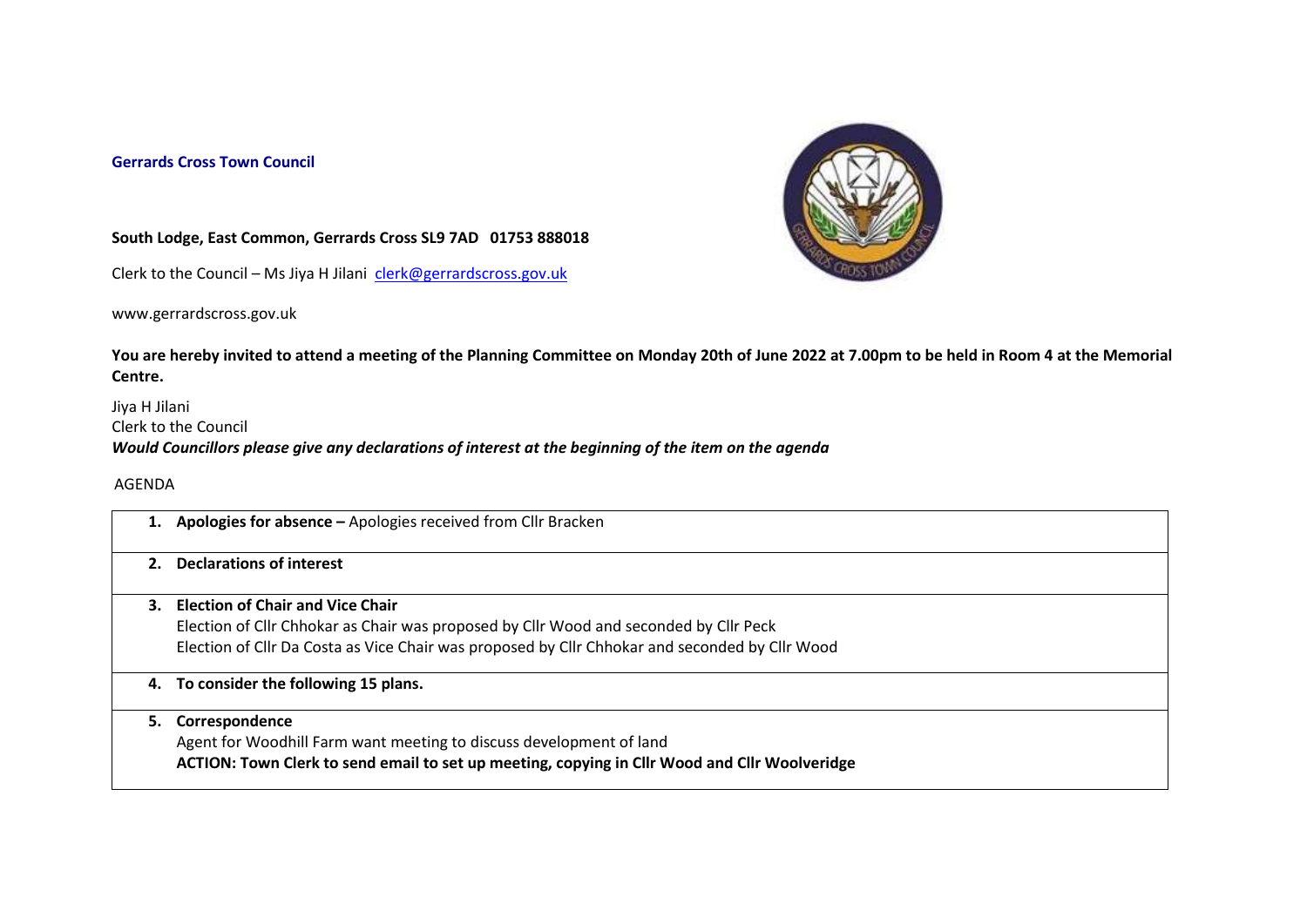## **Planning Committee members – All Councillors. Date of next meeting 20-06-22**

| <b>Agenda 20-06-22</b> |                                   |                           |                                                                                |
|------------------------|-----------------------------------|---------------------------|--------------------------------------------------------------------------------|
| Application No.        | Comment                           |                           |                                                                                |
|                        |                                   | Site                      | Proposal                                                                       |
| 1/                     | No objection                      | Oakgate, 9 Windsor Road,  | Installation of new front boundary railing and gate and extension of           |
| PL/22/1617/FA          |                                   | Gerrards Cross,           | existing vehicular access                                                      |
|                        |                                   | Buckinghamshire, SL9 7NB  |                                                                                |
| 2/                     | No objection                      | Whitestown, 10 Fulmer     | Cypress (T1) - reduce by 3m and reshape for growth (Gerrards Cross             |
| PL/22/1948/KA          |                                   | Way, Gerrards Cross,      | <b>Centenary Conservation Area)</b>                                            |
|                        |                                   | Buckinghamshire, SL9 8AH  |                                                                                |
| 3/                     | No objection subject to           | Sandyacre, Oxford Road,   | Demolition of conservatory and single storey side projection,                  |
| PL/22/1495/FA          | compliance with green belt policy | Gerrards Cross,           | erection of two storey rear extension and part two storey / part               |
|                        |                                   | Buckinghamshire, SL9 7PU  | single storey front and side extensions, changes to doors, windows<br>and roof |
| 4/                     | No objection                      | 10 Donnay Close, Gerrards | Conversion of loft to living space including insertion of 3 rear               |
| PL/22/1558/FA          |                                   | Cross, Buckinghamshire,   | dormers and 3 front rooflights                                                 |
|                        |                                   | SL9 7PZ                   |                                                                                |
| 5/                     | No objection subject to same      | Lynwood House, 3          | Part single / part two storey front, side and rear extension, three            |
| PL/22/1616/FA          | conditions being applied as last  | Howards Wood Drive,       | storey front extension for entrance / stairwell, new roof with front           |
|                        | time                              | Gerrards Cross,           | and rear dormers and side rooflights for loft accommodation                    |
|                        |                                   | Buckinghamshire, SL9 7HR  |                                                                                |
| 6/                     | No objection                      | 42 Fulmer Drive, Gerrards | Prune Beech and Oak group x3 (G6) overhanging 30 Howards Wood                  |
| PL/22/1635/TP          |                                   | Cross, Buckinghamshire,   | Drive to reduce crown height and spread towards the house by                   |
|                        |                                   | SL9 7HL                   | approximately 2.5-3.5 metres                                                   |
| 7/C                    | No objection                      | Marston, 14 Marsham       | T4 oak - prune by raising lower branches overhanging the garden to             |
| PL/22/1709/KA          |                                   | Way, Gerrards Cross,      | a height of 4.5-5m, thin upper crown to remove approximately 15%               |
|                        |                                   | Buckinghamshire, SL9 8AD  | of live branches (most thinning cuts will be between 2 and 3cm in              |
|                        |                                   |                           | diameter). (Gerrards Cross Centenary Conservation Area)                        |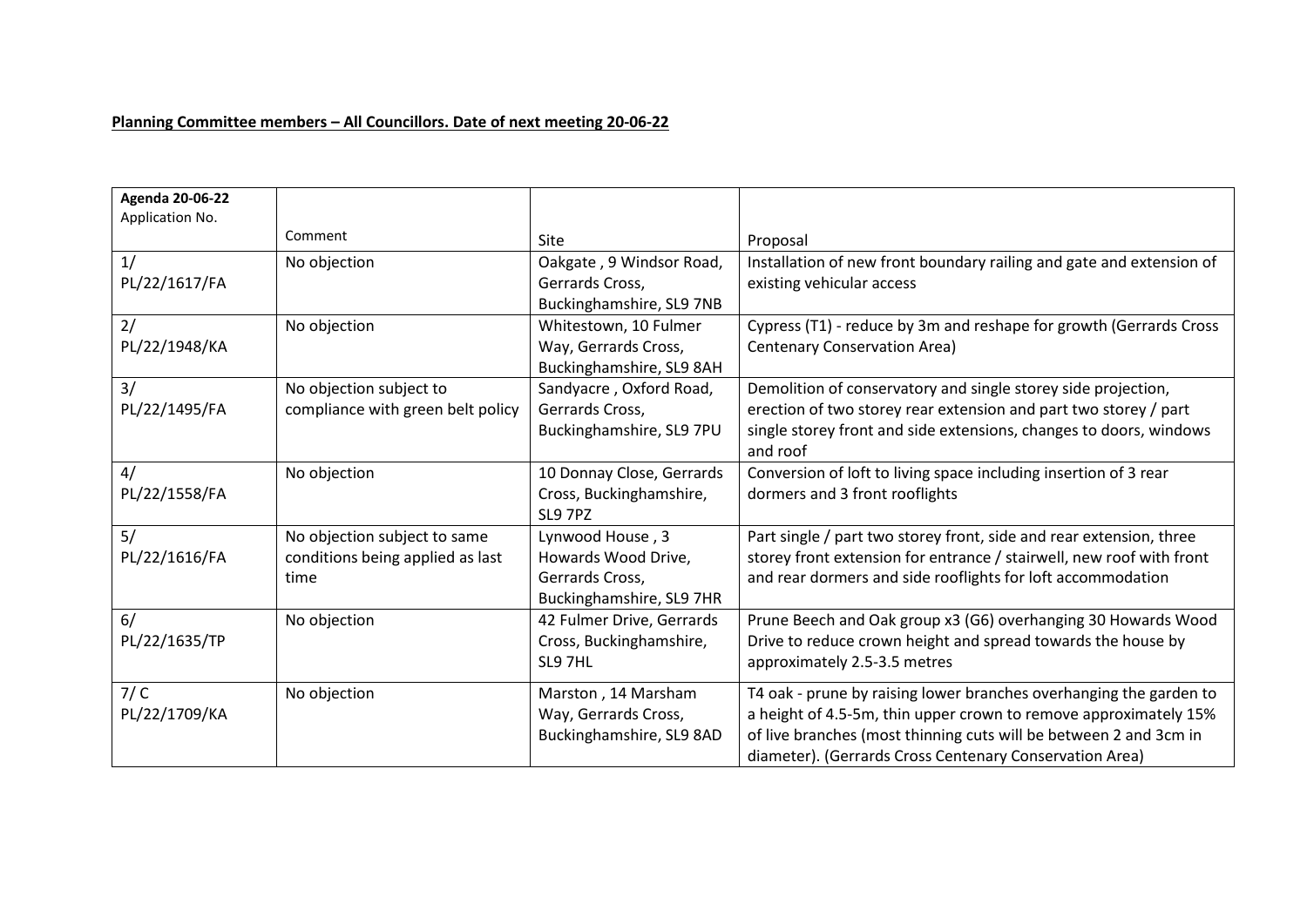| 8/<br>PL/22/1903/TP  | No objection                                                                                                      | Abbotsbury, 28 Camp<br>Road, Gerrards Cross,<br>Buckinghamshire, SL9 7PD                             | G1 cypress - reduce by 5m; T2 beech - reduce damaged stem by 3m;<br>T3 rowan - remove damaged stem to create new canopy.<br>(TPO/SBDC/1995/25)                                                                                                                                                                                                                                                                                                               |
|----------------------|-------------------------------------------------------------------------------------------------------------------|------------------------------------------------------------------------------------------------------|--------------------------------------------------------------------------------------------------------------------------------------------------------------------------------------------------------------------------------------------------------------------------------------------------------------------------------------------------------------------------------------------------------------------------------------------------------------|
| 9/<br>PL/22/1924/KA  | No objection                                                                                                      | The Bull Hotel, Oxford<br>Road, Gerrards Cross,<br>Buckinghamshire, SL9 7PA                          | Work to trees in accordance with a submitted schedule (Gerrards<br>Cross Centenary Conservation Area)                                                                                                                                                                                                                                                                                                                                                        |
| 10/<br>PL/22/1186/FA | No objection                                                                                                      | 13 Gaviots Way, Gerrards<br>Cross, Buckinghamshire,<br>SL9 7DU                                       | Part two, part single storey side and rear and single storey front<br>extension and roof light to rear elevation                                                                                                                                                                                                                                                                                                                                             |
| 11/<br>PL/22/1539/FA | No objection                                                                                                      | 65 St Huberts Close,<br>Gerrards Cross,<br>Buckinghamshire, SL9 7EN                                  | Demolition of conservatory and erection of single storey rear<br>extension, insertion of 2 side rooflights in existing single storey<br>projection and new first floor side window                                                                                                                                                                                                                                                                           |
| 12/<br>PL/22/1860/TP | No objection                                                                                                      | Old Cleeve 84 Fulmer Drive<br><b>Gerrards Cross</b><br><b>Buckinghamshire SL9 7HE</b>                | Cedar - Reduce and/or remove all lower branches over the road to<br>raise the crown to 6 meters, Reduce branches growing towards the<br>house by 1-2 mtrs (TPO/SBDC/2004/14)                                                                                                                                                                                                                                                                                 |
| 13/<br>PL/22/1846/TP | No objection                                                                                                      | Sliford Grange, 83 and 85<br><b>Windsor Road Gerrards</b><br><b>Cross Buckinghamshire SL9</b><br>7NW | T1 & T2 Conifers - Fell, T4-Chestnut - Crown Lift right side by<br>4.4mtrs, T3 Conifer - Fell, R1 Conifer row - Reduce Conifer row to 2ft<br>approx 25-30%, T5 Cherry - Reduce by 25%/ approx 1.5m, T6 Laurel -<br>Reduce to form round ball shape, R2 Yew x3 - Cut back sides by 1.5-<br>2m, S1: Remove small shrub (approx 2.5m tall) area, T8 Beech - Cut<br>back overhanging limbs by 2m (neighbours tree) T9 Hazel - Reduce<br>by 2m (TPO/SBDC/1995/31) |
| 14/<br>PL/22/2086/TP | Objection to felling of this<br>$\bullet$<br>damaged Scots Pine<br>Tree: remedial work<br>possible and preferred. | <b>Ortman Close Gerrards</b><br><b>Cross Buckinghamshire SL9</b><br>7FD                              | T1 pine - remove (TPO/SBDC/2005/26)<br>Trees growing up together in a group offer protection to one<br>another; remove some and immediately the others become<br>vulnerable to gusty winds etc. Some of this mature group have<br>already been felled and this in turn has affected the remainder and                                                                                                                                                        |